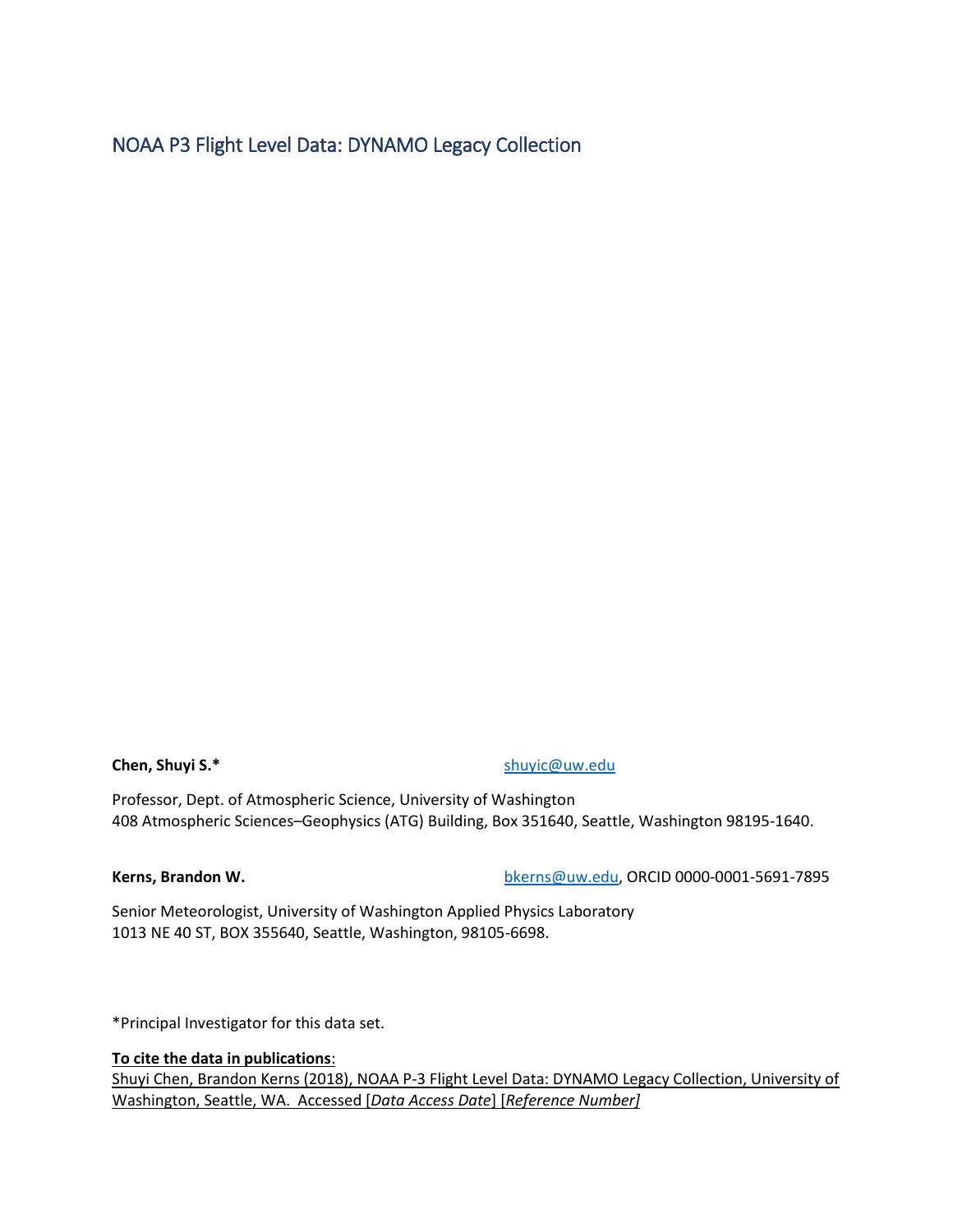# 1. Data Set Overview:

"The [NOAA P-3 and French Falcon] aircraft missions aimed to address three main science objectives of DYNAMO to better understand 1) multiscale convection–environment interactions, 2) water vapor variability and three dimensional (3D) dynamical and microphysical structure in convective cloud systems, and 3) air–sea fluxes and boundary layer structure in the MJO initiation over the Indian Ocean" [Chen et al., 2016].

This document describes the flight level data. Other NOAA P3 data in the DYNAMO Legacy Data Collection include: dropsondes, AXBTs (under oceanography data), and dual Doppler tail radar data for the convective modules.

Time period: 12 missions during 11 October – 13 December 2011

Physical location: The aircraft was based out of Diego Garcia (DGAR: 7.3°S, 72.4°E). The missions were conducted within the following geographical area: 14.5°S – 1.2°N, 69.8°E – 80.9°E. The P3 flew at an average altitude of 2 km and reached a maximum of around 8 km.

Data source: Data were collected with the P3 onboard navigation and data collection system.

Any web address references (i.e., additional documentation such as Project web site)

## 2. Instrument Description

Several instruments are used for the flight level data collection:

- Latitude, longitude, altitude, time, and horizontal wind (calculated) were recorded by the aircraft's navigational GPS and inertial navigation INE.
- Altitude was also determined using a radar altimeter and pressure altimeter.
- Pressure and temperature (derived) are from the Rosemount probe.
- Dewpoint is from the General Eastern probe.
- SST is derived from the AOC modified PRT-5 downward looking radiometer.

The datasets included here are from the "slow" data record at 1 Hz.

For more information, consult Friedman et al. [1982, 1984] and OFCM [2017].

Table of specifications ("Reconnaissance Requirements")

| Parameter                    | Accuracy                           |
|------------------------------|------------------------------------|
| Aircraft position            | 3 nautical miles (6 km)            |
| Aircraft altitude            | 10 <sub>m</sub>                    |
| <b>Horizontal Wind Speed</b> | 4 kts $(2 \text{ m/s})$            |
| Horizontal wind direction    | 5 deg.                             |
| Pressure height              | Below (above) 500 hPa, 10 m (20 m) |
| Air temperature and SST      | $1^{\circ}$ C                      |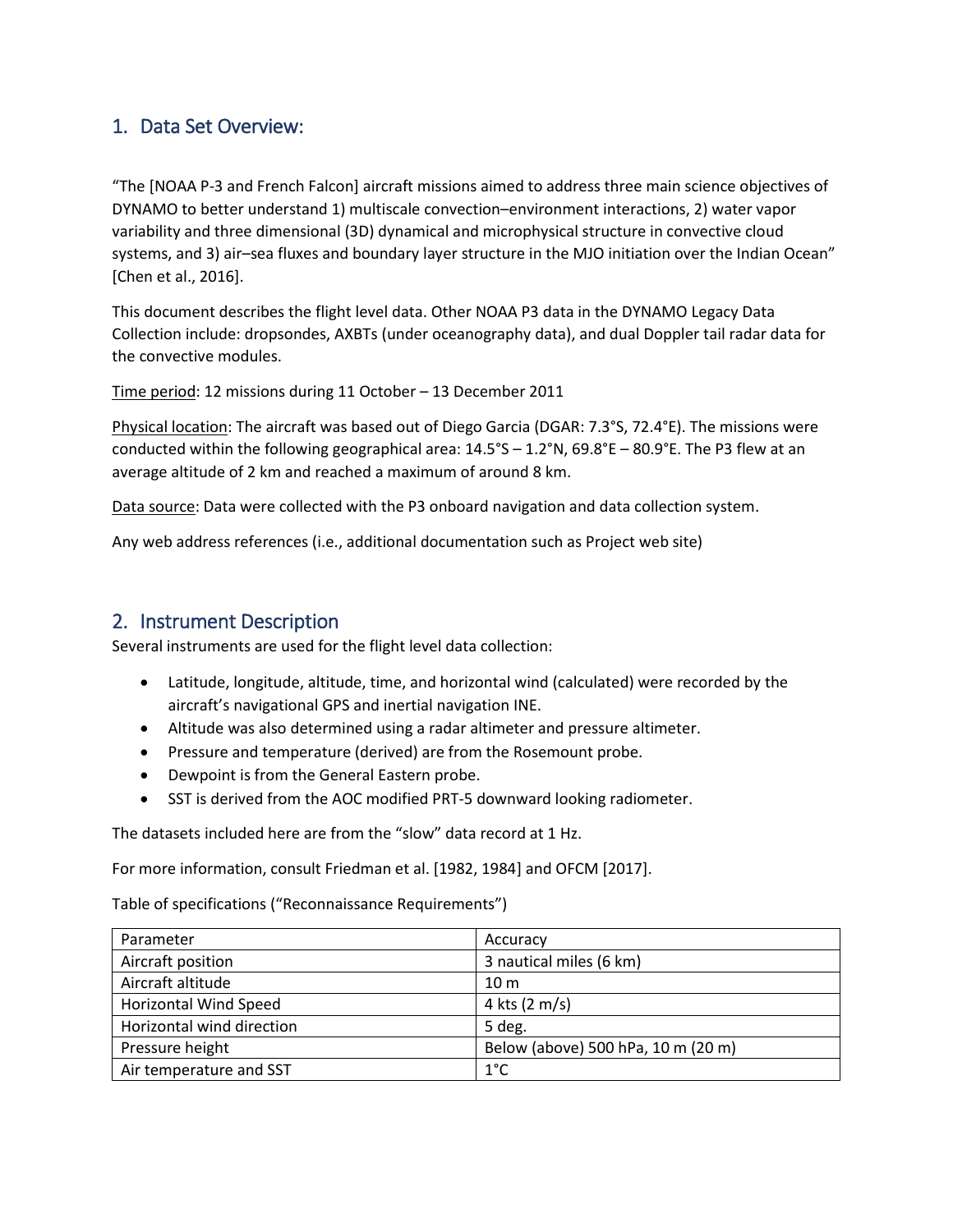[NOTE: Present weather reconnaissance capabilities do not completely satisfy these requirements; data will be collected as close to stated requirements as possible.]

# 3. Data Collection and Processing

The data were collected by the NOAA WP-3D (a.k.a. P3) "Miss Piggy" N43RF. Flight level data are collected centrally and recorded on tape by the main aircraft data system. Original data collected from the onboard data system have been modified as follows:

- 1) For days with multiple data files (e.g., the data record system was restarted in flight), the data have been concatenated into a single file using the "NetCDF Kitchen Sink" ncks, which is a part of the NetCDF Operators (NCO, [http://nco.sourceforge.net\)](http://nco.sourceforge.net/).
- 2) The HHMMSS time\_stamp, where HH is the hour of the day, MM is minutes, and SS is seconds, was converted into CF convention "Time," variable and data with missing time stamps removed, using Python.
- 3) Using ncks, variable names have been changed to reflect CF conventions, as specified in the following table:

| DYNAMO Legacy Variable Name     | Original Variable Name |
|---------------------------------|------------------------|
| lon_gps                         | LonGPS.1               |
| lat_gps                         | LatGPS.1               |
| altitude_gps                    | AltGPS.1               |
| altitude_radar_altimeter        | AltRa.1                |
| altitude_press_altimeter        | ALTPA.1                |
| time_stamp                      | GPS_Fxtime.1           |
| downward_radiometer_temperature | TRadD.1                |
| wind_from_direction             | WD.1                   |
| wind_speed                      | WS.1                   |
| potential_temperature           | THETA.1                |
| dew_point_temperature           | TD.1                   |
| relative_humidity               | HUM REL.1              |
| air_temperature                 | <b>TA.1</b>            |
| geopotential height             | ALTGA.1                |
| air_pressure                    | <b>PS.1</b>            |

# 4. Data Format

- The DATA are in CF compliant NetCDF format.
- There is one file for each day named **aircraft.dgar.p3.flightlevel.YYYYMMDD.nc**
- Where **YYYY** is the 4-digit year, **MM** is the two-digit month, and **DD** is the two-digit day.
- The data frequency is 1 Hz.

Below is a list of the parameters with units and attributes from ncdump:

```
variables:
        double Time(Time) ;
               Time: FillValue = -999.;
```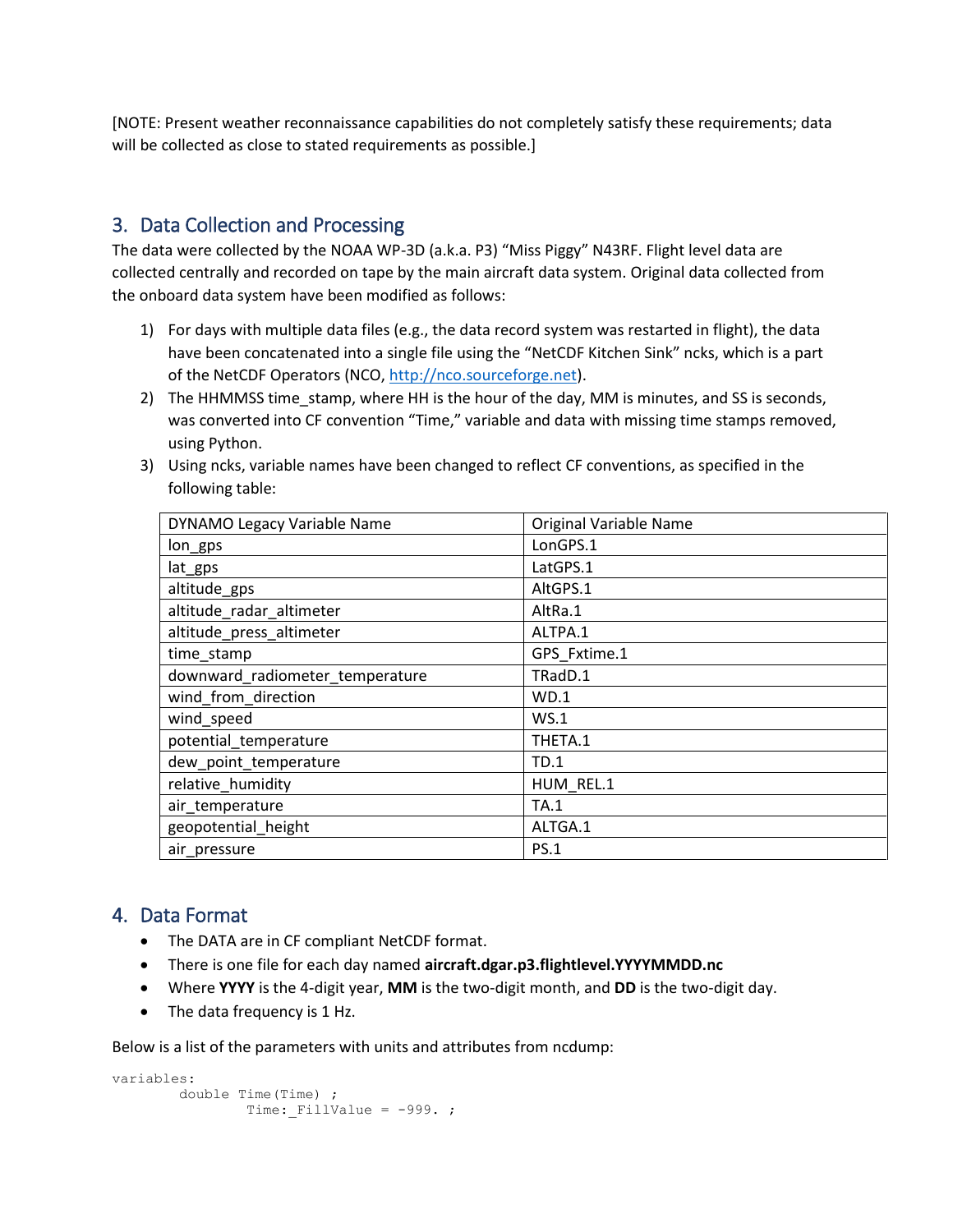```
Time:units = "Seconds since 2011-1-1 0:0:0";
       double air pressure(Time) ;
                air pressure: FillValue = -999.;
                 string air_pressure:Quantity = "PS" ;
                 string air_pressure:Application = "" ;
                 string air_pressure:Location = "" ;
                 string air_pressure:Routine = "PSf" ;
                 air_pressure:Tag = 515 ;
                air pressure: Instance = 1 ;
                 string air_pressure:units = "mb" ;
                string air_pressure: ParamName = "PS.1" ;
                 string air_pressure:Description = "Static Pressure Corrected" ;
                air_pressure:Min = -10.f ;
                air_pressure:Max = 1100.f ;
       double air temperature(Time) ;
               air temperature: FillValue = -999.;
                string air temperature: Quantity = "TA" ;
                 string air_temperature:Application = "" ;
                string air_temperature: Location = ""
                 string air_temperature:Routine = "TA" ;
                air_temperature:Tag = 253 ;
                air_temperature:Instance = 1 ;
                string air_temperature:units = "C" ;
string air temperature:ParamName = "TA.1" ;
string air temperature: Description = "Ambient Temperature (C)" ;
               air temperature: Min = -100.f ;
               air temperature: Max = 100.f ;
       double \text{altitude}gps(Time) ;
               altitude_gps: FillValue = -999.;
               string altitude gps: Quantity = "AltGPS" ;
               string altitude gps:Application = "" ;
               string altitude gps: Location = "";
                string altitude_gps:Routine = "xlM1553" ;
               altitude gps:Tag = 54;
                altitude_gps:Instance = 1 ;
                 string altitude_gps:units = "m" ;
                string altitude_gps: ParamName = "AltGPS.1" ;
                 string altitude_gps:Description = "GPS ALTITUDE (MSL)" ;
                altitude qps:Min = -39950.f;
               altitude qps:Max = 39950.f;
       double altitude press altimeter(Time) ;
               altitude press altimeter: FillValue = -999.;
                 string altitude_press_altimeter:Quantity = "ALTPA" ;
                string altitude press altimeter: Application = "" ;
                string altitude press altimeter: Location = "" ;
                string altitude press altimeter: Routine = "ALTPAf" ;
                altitude press altimeter: Tag = 216 ;
                altitude_press_altimeter:Instance = 1 ;
                string altitude_press_altimeter:units = "m" ;
                string altitude_press_altimeter:ParamName = "ALTPA.1" ;
                 string altitude_press_altimeter:Description = "Pressure Altitude" ;
                altitude press altimeter:Min = 0.f;
                 altitude_press_altimeter:Max = 15240.f ;
       double altitude radar altimeter(Time) ;
                 altitude_radar_altimeter:_FillValue = -999. ;
                 string altitude_radar_altimeter:Quantity = "AltRa" ;
               string altitude radar altimeter: Application = "" ;
               string altitude_radar_altimeter:Location = " ";
               string altitude radar altimeter: Routine = "xlM1553" ;
               altitude radar altimeter: Tag = 52;
               altitude radar altimeter: Instance = 1 ;
               string altitude_radar altimeter:units = "m" ;
                string altitude radar altimeter: ParamName = "AltRa.1" ;
```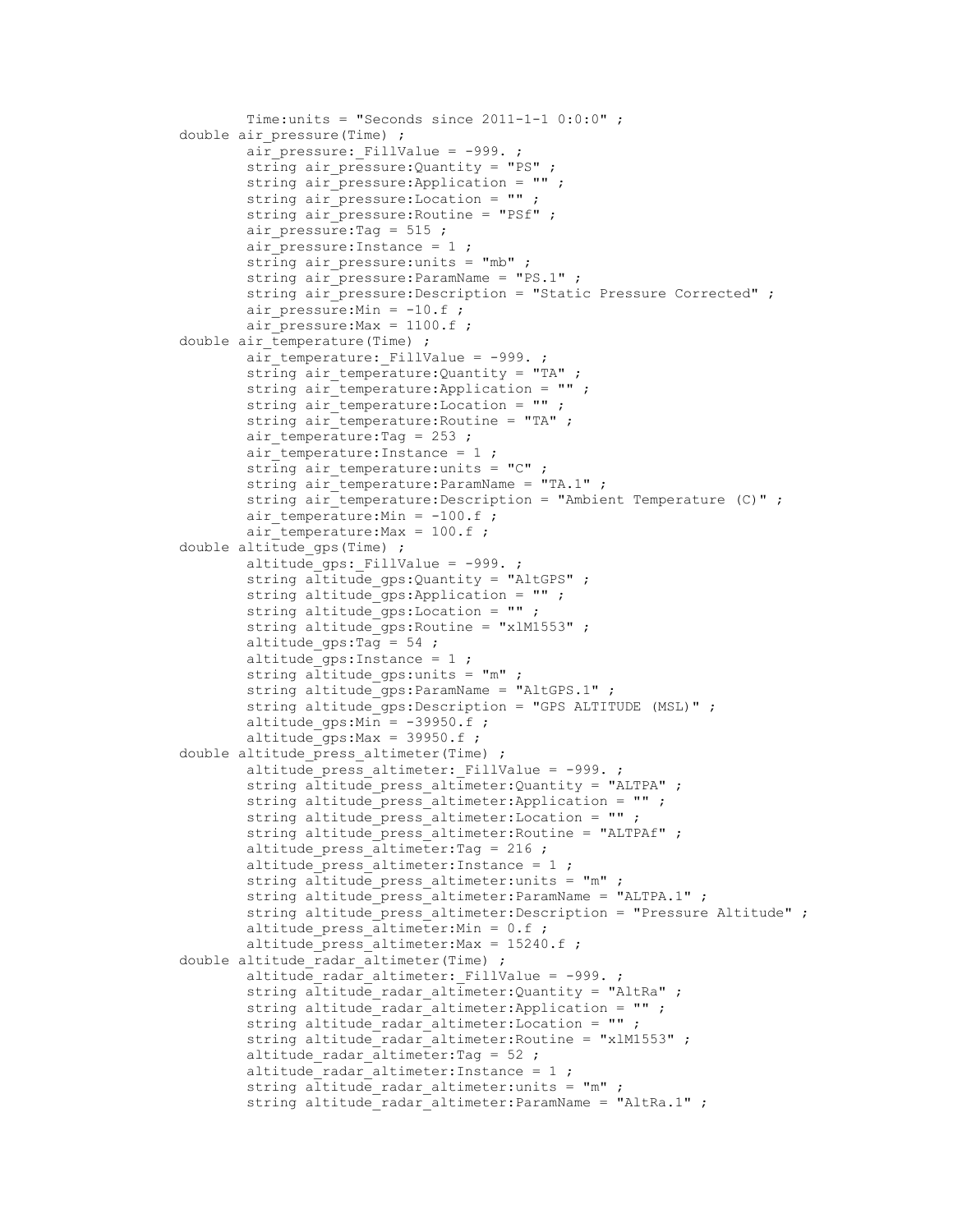```
string altitude radar altimeter: Description = "RADAR ALTIMETER" ;
                altitude radar \overline{a}ltimeter:Min = 0.f ;
                altitude radar altimeter: Max = 15240.f;
       double dew point temperature(Time) ;
                dew_point_temperature:_FillValue = -999. ;
                 string dew_point_temperature:Quantity = "TD" ;
                string dew_point_temperature: Application = "";
                 string dew_point_temperature:Location = "" ;
                 string dew_point_temperature:Routine = "TD" ;
                dew point temperature: Tag = 210 ;
                dew point temperature: Instance = 1 ;
                 string dew_point_temperature:units = "C" ;
                string dew point temperature: ParamName = "TD.1" ;
                string dew_point_temperature: Description = "AOC dew point" ;
                dew point temperature:Min = -100.f;
               dew point temperature: Max = 100 \text{ f};
       double downward radiometer temperature(Time) ;
                downward_radiometer_temperature:_FillValue = -999. ;
                 string downward_radiometer_temperature:Quantity = "TRadD" ;
                 string downward_radiometer_temperature:Application = "" ;
                 string downward_radiometer_temperature:Location = "" ;
                string downward\bar{r}radiometer\bar{r}temperature: Routine = "xlAnalog" ;
                downward_radiometer_temperature:Tag = 87 ;
                 downward_radiometer_temperature:Instance = 1 ;
                 string downward_radiometer_temperature:units = "C" ;
                string downward radiometer temperature: ParamName = "TRadD.1" ;
               string downward radiometer temperature: Description = "Radiometer Down"
               downward radiometer temperature:Min = -100.f ;
               downward radiometer temperature: Max = 40.f;
       double geopotential height(Time) ;
                geopotential height: FillValue = -999. ;
                string geopotential height:Quantity = "ALTGA" ;
                string geopotential height: Application = "" ;
                 string geopotential_height:Location = "" ;
                 string geopotential_height:Routine = "ALTGA" ;
geopotential height:Tag = 144 ;
geopotential height:Instance = 1 ;
                string geopotential height:units = m" ;
string geopotential height:ParamName = "ALTGA.1" ;
                string geopotential height: Description = "Geopotential Altitude" ;
               geopotential height:Min = 0.f;
               geopotential height: Max = 15240.f;
       double lat gps (Time) ;
               lat qps: FillValue = -999.;
                string lat gps: Quantity = "LatGPS" ;
                string lat gps:Application = "" ;
                 string lat_gps:Location = "" ;
                string lat_gps:Routine = "xlM1553" ;
               lat\_qps:Tag = 33;
                lat_gps:Instance = 1 ;
                 string lat_gps:units = "deg" ;
                string lat_gps: ParamName = "LatGPS.1" ;
                string lat_gps: Description = "LATITUDE GPS" ;
               lat\_qps:Min = -90.f;
               lat\_qps:Max = 90.f ;
       double lon gps (Time) ;
               lon\_qps: FillValue = -999. ;
               string lon gps:Quantity = "LonGPS" ;
               string lon qps:Application = "";
                 string lon_gps:Location = "" ;
               string lon gps: Routine = "xlM1553" ;
               lon\_qps:Tag = 29;
```
;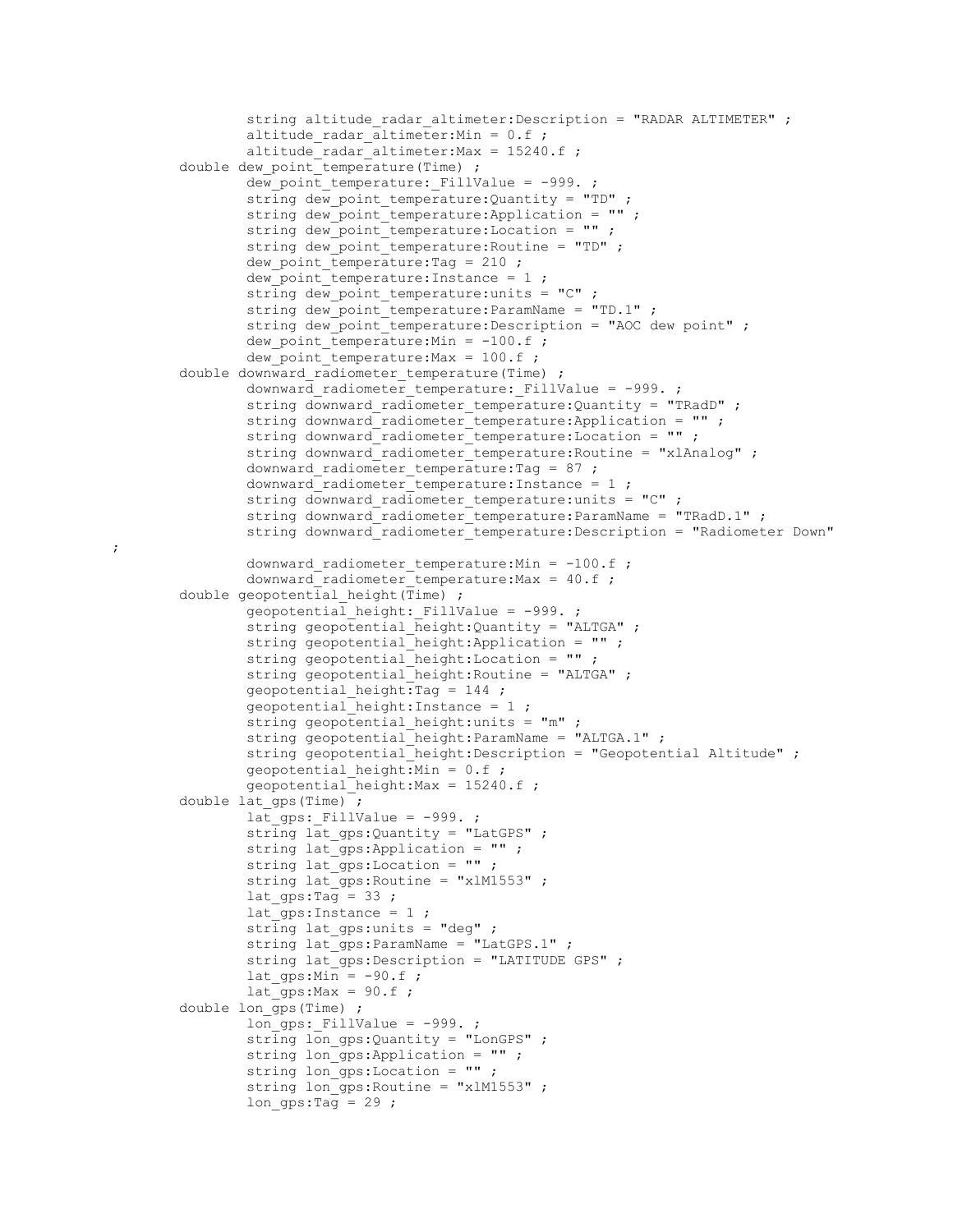```
lon qps:Instance = 1 ;
                string lon qps:units = "deg" ;
                 string lon_gps:ParamName = "LonGPS.1" ;
                 string lon_gps:Description = "LONGITUDE GPS" ;
                lon qps:Min = -180.f;
               \overline{\text{long}} gps:Max = 180.f;
       double potential temperature(Time) ;
               potential_temperature: FillValue = -999.;
string potential temperature: Quantity = "THETA" ;
string potential temperature:Application = "" ;
string potential temperature:Location = "" ;
                string potential temperature: Routine = "THETA" ;
               potential_temperature:Tag = 267 ;
                potential_temperature:Instance = 1 ;
               string potential temperature: units = "K" ;
                string potential temperature: ParamName = "THETA.1" ;
                string potential temperature: Description = "Potential Temperature" ;
               potential temperature: Min = 0.f;
               potential temperature: Max = 374.f ;
       double relative humidity(Time) ;
               relative_humidity:_FillValue = -999.;
                string relative humidity: Quantity = "HUM REL" ;
                 string relative_humidity:Application = "" ;
                 string relative_humidity:Location = "" ;
               string relative humidity: Routine = "HUMREL" ;
               relative humidity: Tag = 272 ;
               relative humidity: Instance = 1;
               string relative_humidity: units = "\" ;
               string relative humidity: ParamName = "HUM REL.1" ;
               string relative humidity: Description = "Relative Humidity" ;
               relative humidity: Min = 0.f;
               relative humidity: Max = 200.f;
        double time_stamp(Time) ;
               time stamp: FillValue = -999.;
                 string time_stamp:Quantity = "GPS_Fxtime" ;
                string time_stamp: Application = \overline{\mathbf{w}} ;
                 string time_stamp:Location = "" ;
                string time stamp: Routine = "NovatelTm" ;
                time stamp: Tag = 366;
               time stamp: Instance = 1;
                string time stamp: units = ''N/A'' ;
                string time stamp: ParamName = "GPS Fxtime.1" ;
                string time stamp: Description = "Novatel GPS Time of Fix" ;
                time stamp: Min = 0.f;
               time stamp: Max = 0.f;
       double wind from direction(Time) ;
               wind from direction: FillValue = -999.;
                 string wind_from_direction:Quantity = "WD" ;
                 string wind_from_direction:Application = "" ;
                string wind from direction: Location = ""
                 string wind_from_direction:Routine = "WD" ;
               wind from direction: Tag = 286 ;
               wind from direction: Instance = 1 ;
                 string wind_from_direction:units = "deg" ;
                 string wind_from_direction:ParamName = "WD.1" ;
                string wind from direction: Description = "Wind Direction" ;
               wind from direction: Min = 0.f;
               wind from direction: Max = 360.f;
       double wind speed(Time) ;
               wind speed: FillValue = -999.;
                string wind speed: Quantity = "WS" ;
                string wind speed:Application = "" ;
                 string wind_speed:Location = "" ;
```